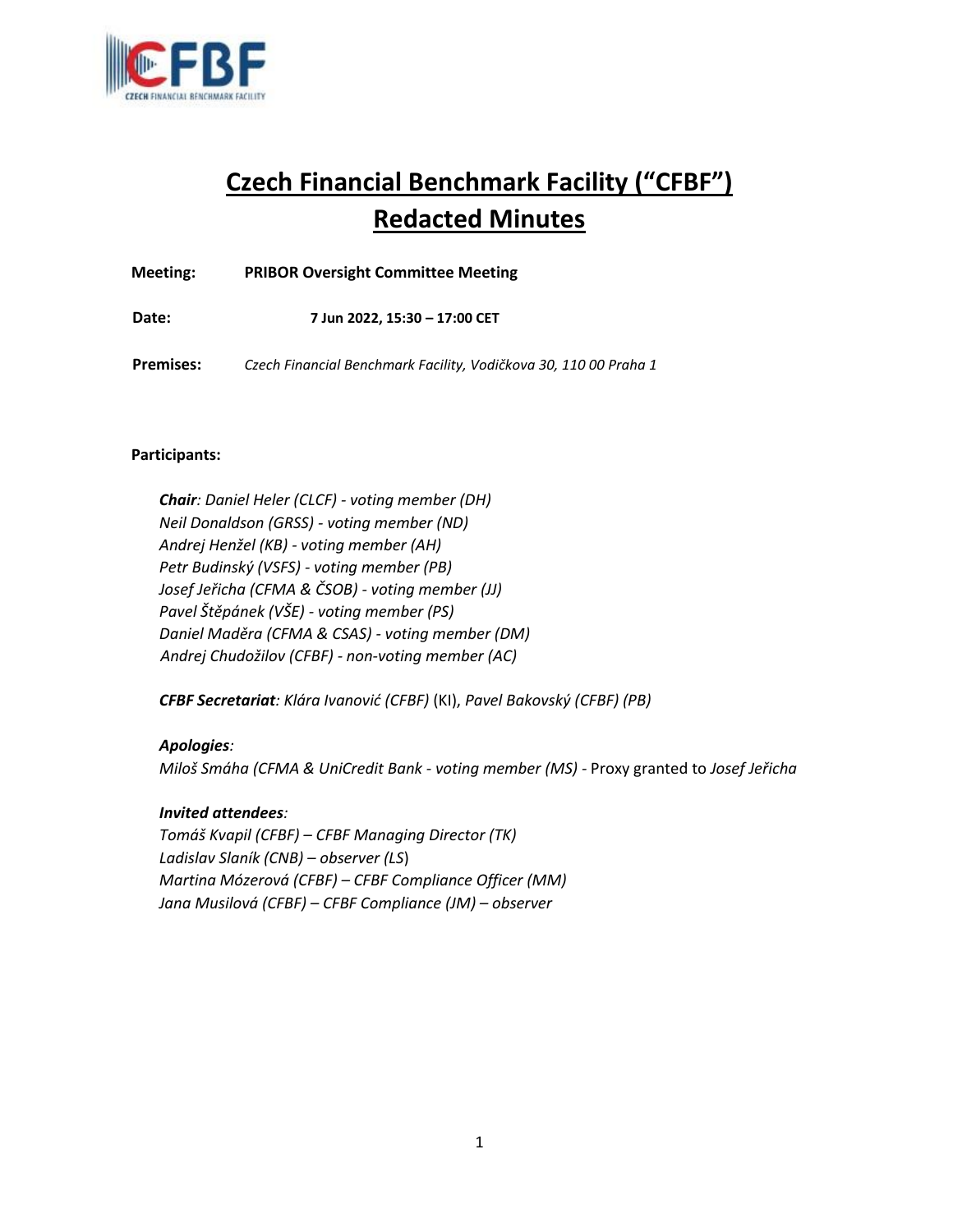

# **Circulation: Published on the CFBF websit[e www.cfbf.cz](http://www.cfbf.cz/)**

#### **1. Introduction**

- The Chairman welcomed all attendees. The quorum for the meeting was declared.
- No members present declared any conflict of interest in respect to the agenda.
- The Chairman noted that the Minutes from the last Committee meeting were circulated and accepted by Oversight Committee members.
- DH informed that Jana Musilova joined the CFBF compliance team. JM shortly introduced herself and greeted members.
- DH noted that there was no action point arising from the previous PRIBOR OC meeting.

# **2. Oversight & Determination Methodology**

- MM presented the CFBF Quarterly Report stating that all reporting was completed and there was no complaint, no new conflict of interest and no whistleblowing reported, further no breach report was received.
- MM informed that no downtime was experienced during the fixing time and no cyber or security related issues have been reported during the period under review.
- PRIBOR Operational Metrics based on pre and post calculation tests were presented and discussed. None of the presented was found suspicious input data.

#### **3. Governance, Regulatory & Supervisory Issues**

- MM informed that list of document updates has been approved during CFBF Board meeting in March 2022.
	- MM informed that none of the changes were a material change from the previous versions.
	- The OC acknowledged the documents updates.